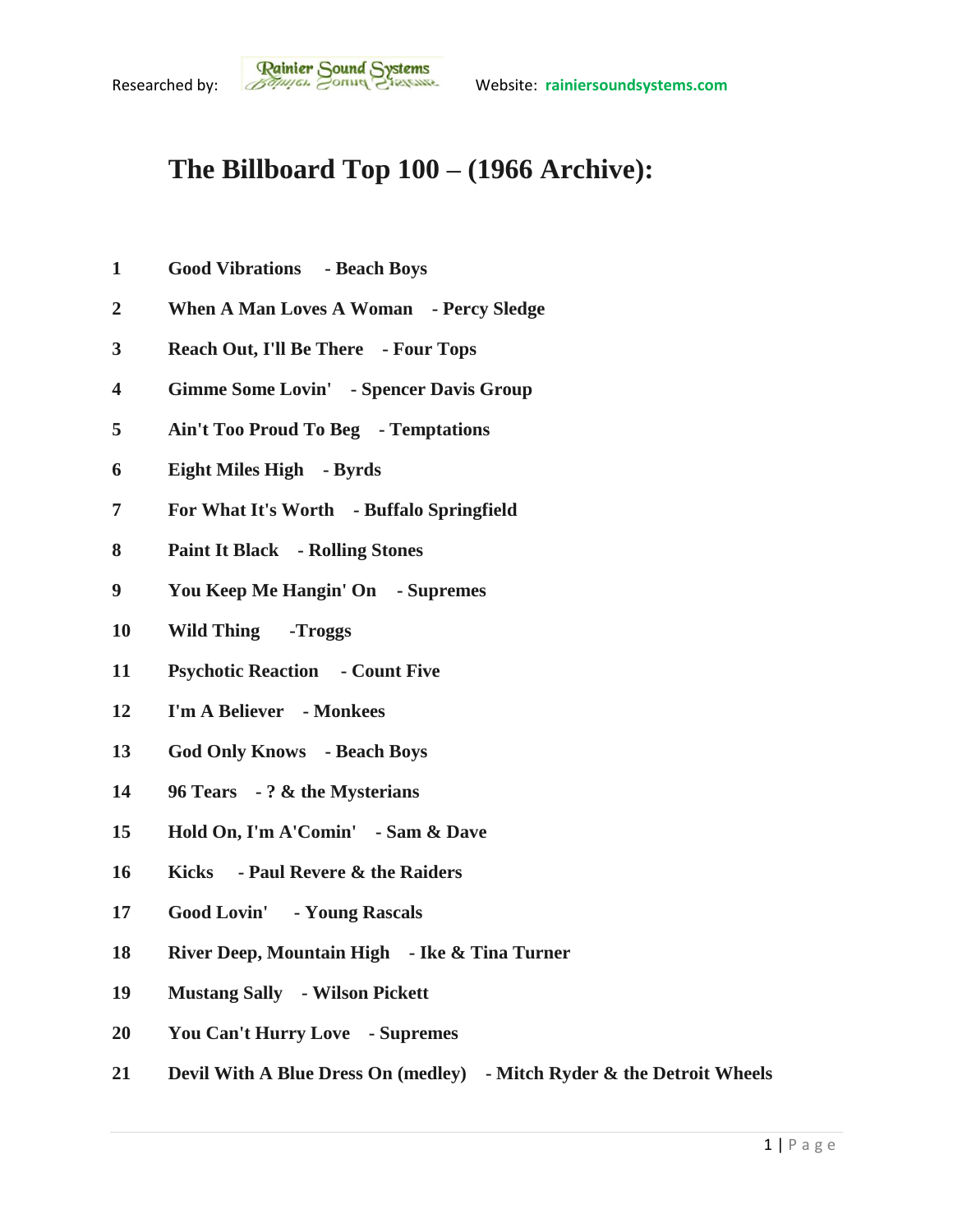- **Double Shot (Of My Baby's Love) - Swingin' Medallions**
- **Wouldn't It Be Nice - Beach Boys**
- **Knock On Wood - Eddie Floyd**
- **Summer In The City - Lovin' Spoonful**
- **Eleanor Rigby - Beatles**
- **Sunshine Superman - Donovan**
- **Try A Little Tenderness - Otis Redding**
- **(You're My) Soul And Inspiration - Righteous Brothers**
- **Sunny Afternoon - Kinks**
- **Along Comes Mary - Association**
- **Under My Thumb - Rolling Stones**
- **I Am A Rock - Simon & Garfunkel**
- **Just Like A Woman - Bob Dylan**
- **Here, There And Everywhere - Beatles**
- **Got To Get You Into My Life - Beatles**
- **Friday On My Mind - Easybeats**
- **Dirty Water - Standells**
- **Shapes Of Things - Yardbirds**
- **Pushin' Too Hard - Seeds**
- **You're Gonna Miss Me - 13th Floor Elevators**
- **Black Is Black - Los Bravos**
- **Tell It Like It Is - Aaron Neville**
- **Homeward Bound - Simon & Garfunkel**
- **Brokenhearted - Jimmy Ruffin**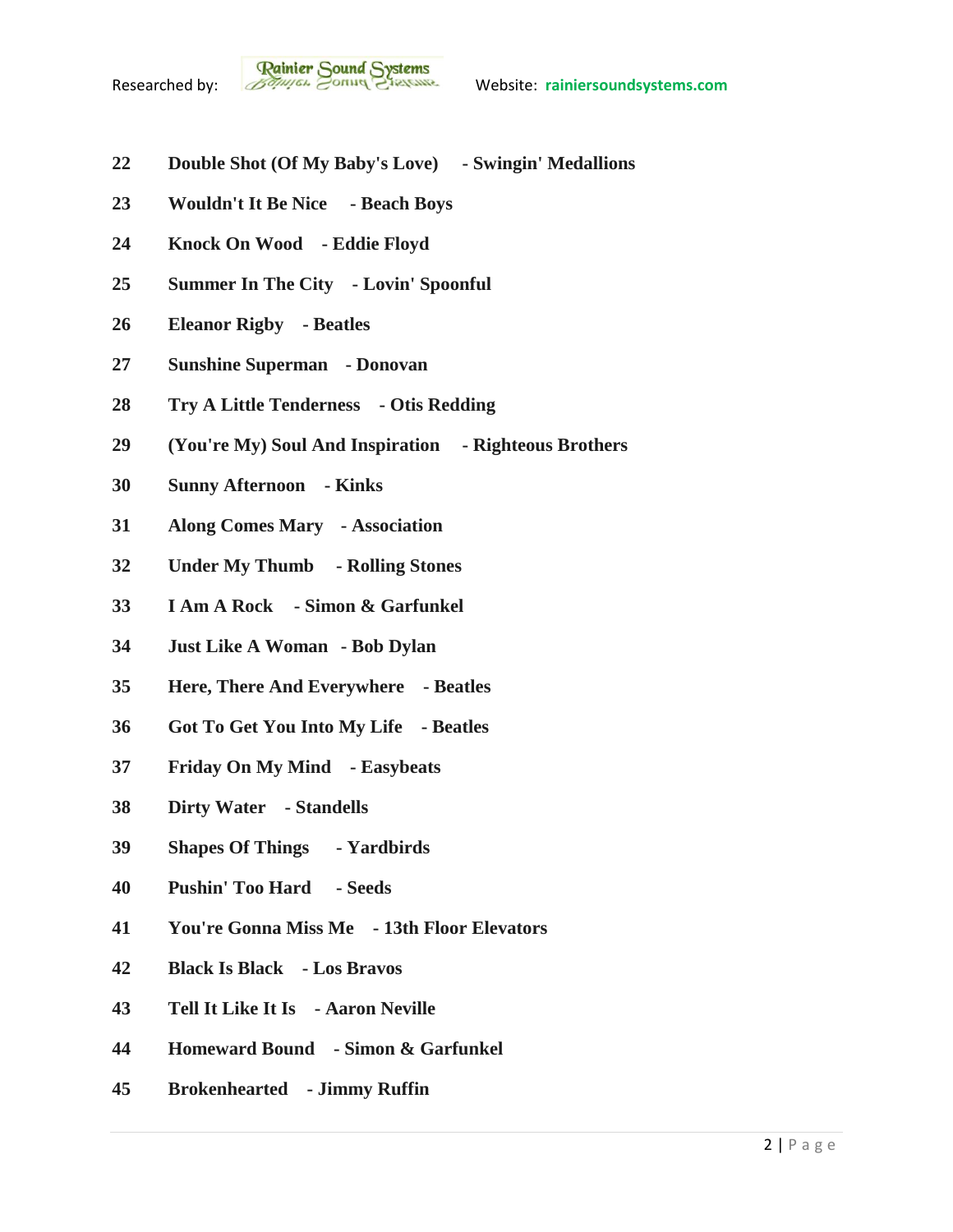- **(We Ain't Got) Nothin' Yet - Blues Magoos**
- **Bus Stop - Hollies**
- **This Old Heart Of Mine - Isley Brothers**
- **Beauty Is Only Skin Deep - Temptations**
- **Solitary Man - Neil Diamond**
- **Monday, Monday - Mamas & Papas**
- **Walk Away Renee - Left Banke**
- **Paperback Writer - Beatles**
- **Land Of 1,000 Dances - Wilson Pickett**
- **Gloria - Shadows Of Knight**
- **I Had Too Much To Dream (Last Night) - Electric Prunes**
- **19th Nervous Breakdown - Rolling Stones**
- **Daydream - Lovin' Spoonful**
- **Summertime - Billy Stewart**
- **Secret Agent Man - Johnny Rivers**
- **Substitute - The Who**
- **Mellow Yellow - Donovan**
- **Hungry - Paul Revere & the Raiders**
- **Hey Joe - Jimi Hendrix / Leaves**
- **Rain - Beatles**
- **Tomorrow Never Knows - Beatles**
- **634-5789 (Soulsville, U.S.A.) - Wilson Pickett**
- **Talk Talk - Music Machine**
- **But It's Alright - J.J. Jackson**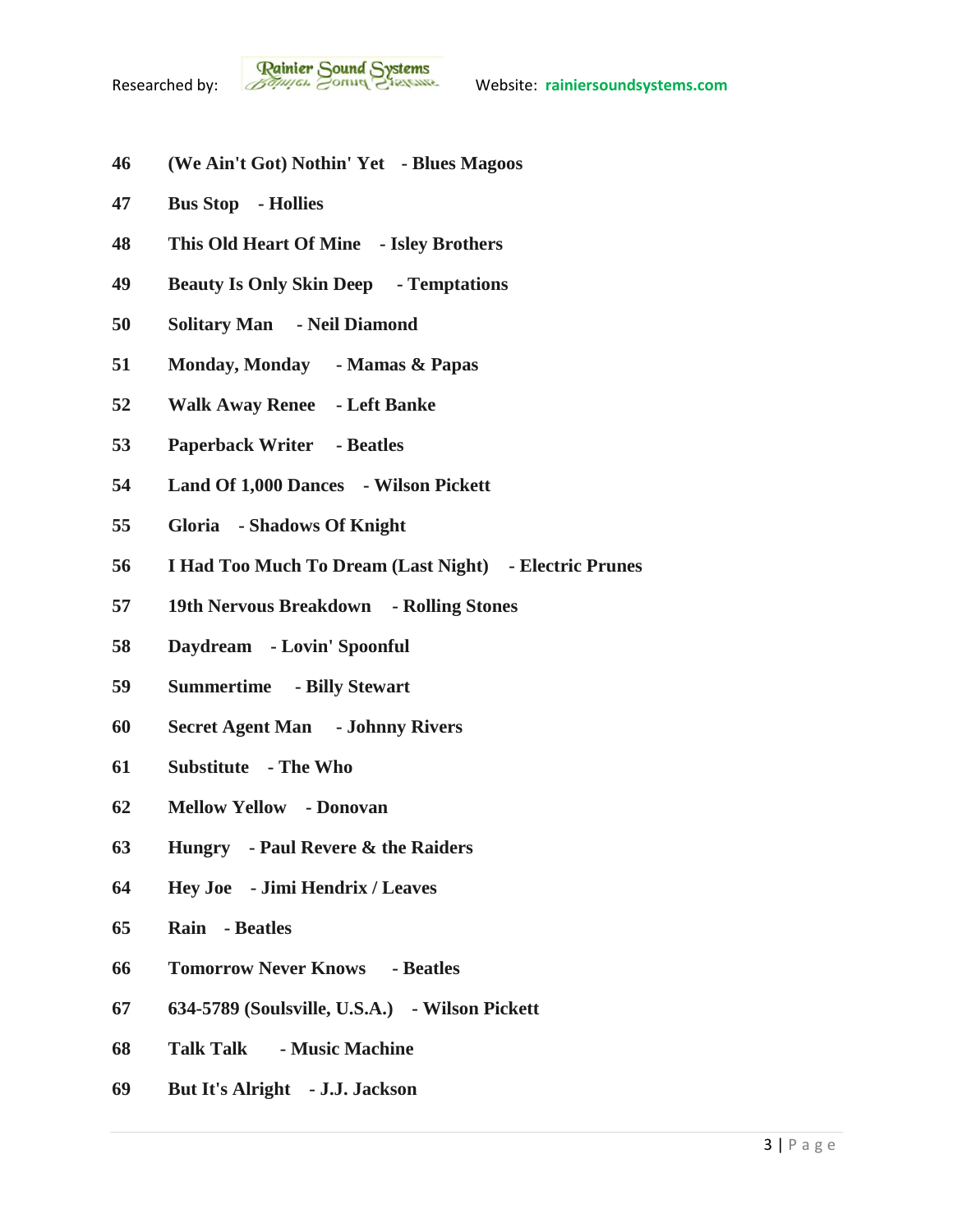- **Sloop John B - Beach Boys**
- **A Hazy Shade Of Winter - Simon & Garfunkel**
- **Society's Child - Janis Ian**
- **Working In A Coal Mine - Lee Dorsey**
- **Opus 17 (Don't You Worry 'Bout Me) - Four Seasons**
- **Last Train To Clarksville - Monkees**
- **(I'm A) Road Runner - Jr. Walker & the All-stars**
- **Rainy Day Women # 12 and 35 - Bob Dylan**
- **Working My Way Back To You - Four Seasons**
- **You Don't Have To Say You Love Me - Dusty Springfield**
- **(I Know) I'm Losing You - Temptations**
- **Wang Dang Doodle - Koko Taylor**
- **Standing In The Shadows Of Love - Four Tops**
- **I Saw Her Again - Mamas & Papas**
- **(I'm Not Your) Steppin' Stone - Monkees**
- **Over Under Sideways Down - Yardbirds**
- **Have You Seen Your Mother, Baby - Rolling Stones**
- **Kind Of A Drag - Buckinghams**
- **I'm Your Puppet - James & Bobby Purify**
- **It's A Man's Man's Man's World - James Brown**
- **The Sun Ain't Gonna Shine (Anymore) - Walker Brothers**
- **Little Girl - Syndicate Of Sound**
- **Cherry Cherry - Neil Diamond**
- **Cherish - Association**